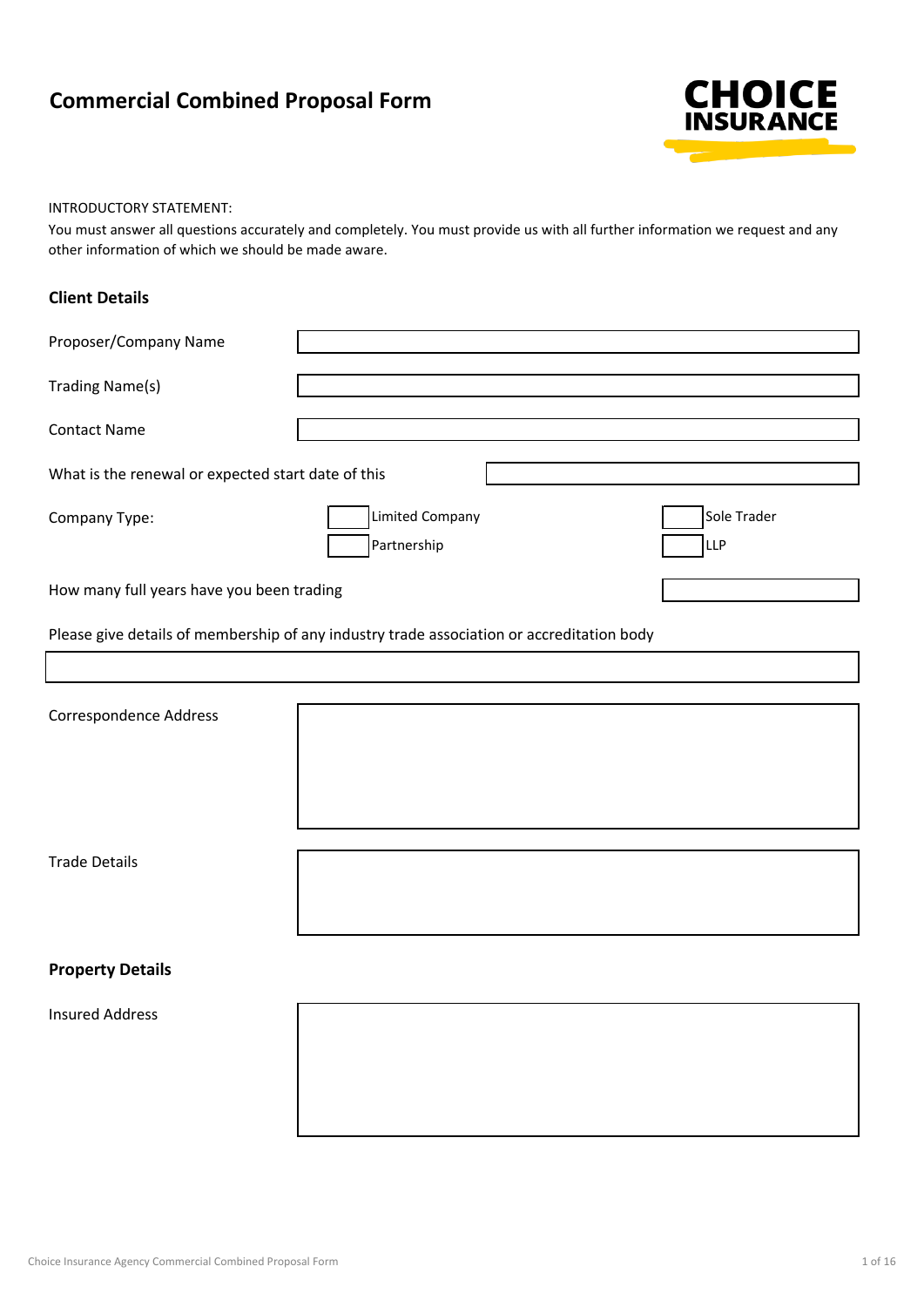# **The Premises**

Years trading at this premises?

Are there any adjoining premises?

adjoining premises?

Is the premises fully occupied solely by the business and not vacant for more than 14 consecutive days at a time?

If the above answer is No: Please provide additional information in respect of the occupancy

Is the premises at least 250 metres away from the nearest lake, river, stream, canal, tidal

Yes / No

Yes / No

water or other watercourse? If the above answer is No: Please provide details in the space below

Yes / No

Yes / No

If there are adjoining premises: Please provide details of adjoining premises

If the above answer is Yes: Is there a complete fire breakwall between you and the

How is the premises heated? Not Heated **Portable Electric Heaters** Waste Oil Heaters **Portable Electric Heaters** Low Pressure Hot Water **Portable Gas or Oil Heaters** Air Conditioning Fix Space Heaters **Fix Space Heaters Contract Lease Except** Other Solid Fuel Heaters **Other**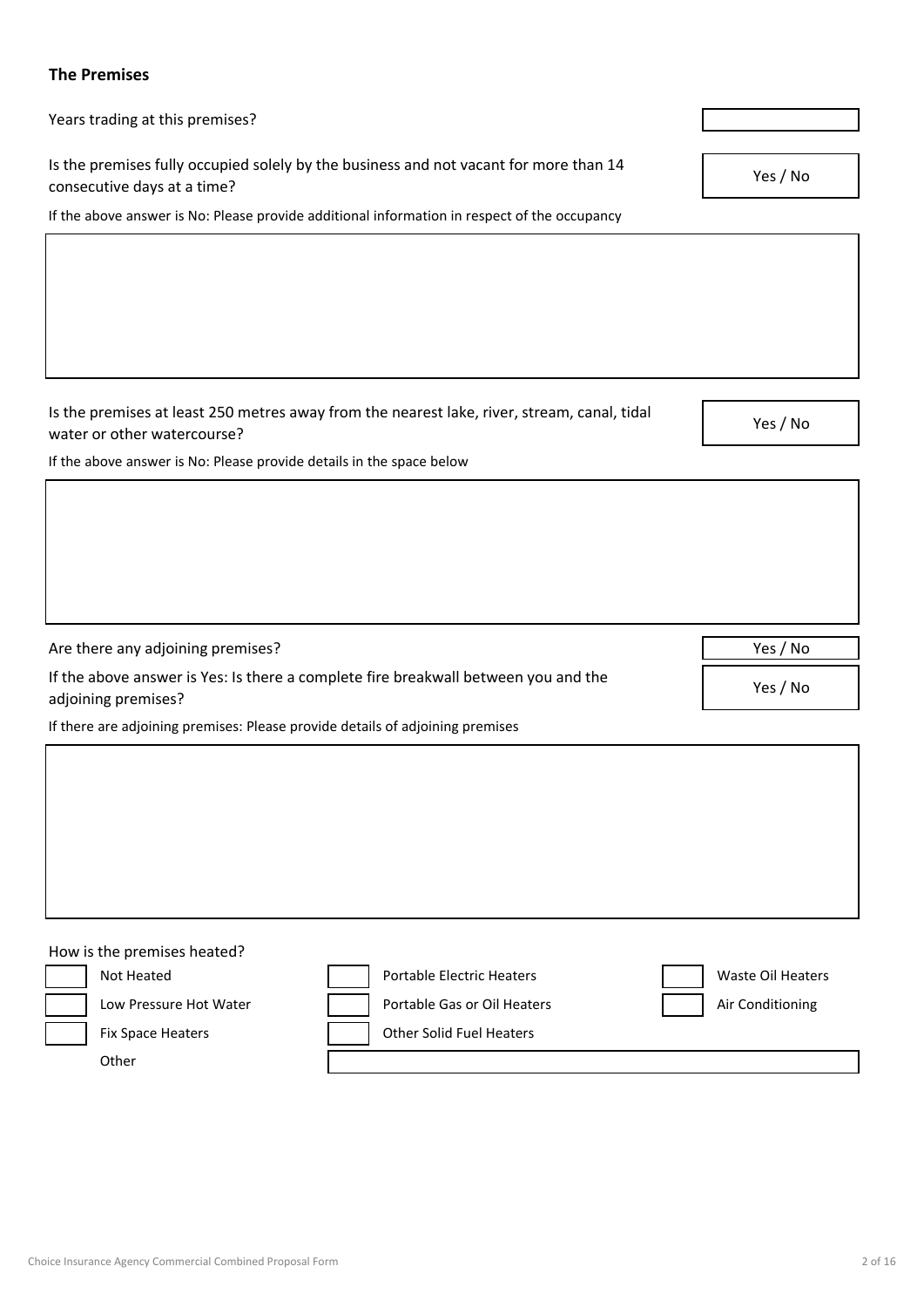| If the above answer is yes: What type of fire extinguishers are in place?                                                                                                                                                                                                                                          |                                                   |  |  |  |
|--------------------------------------------------------------------------------------------------------------------------------------------------------------------------------------------------------------------------------------------------------------------------------------------------------------------|---------------------------------------------------|--|--|--|
| Portable Hand Appliances to Scale                                                                                                                                                                                                                                                                                  | Both Hand Appliances and Hydraulic Reels to Scale |  |  |  |
| Hydraulic Hose Reels to Scale                                                                                                                                                                                                                                                                                      | <b>Hydraulic Hose Reels to Double Scale</b>       |  |  |  |
| Portable Hand Appliances to Double Scale<br>Sprinklers                                                                                                                                                                                                                                                             |                                                   |  |  |  |
| Does the premises have an Automatic Fire Alarm conforming to LPC rules?                                                                                                                                                                                                                                            | Yes / No                                          |  |  |  |
| If the above answer is yes: Please select the class of fire alarm installed<br>5 minute response<br>10 minute response<br>15 minute response                                                                                                                                                                       |                                                   |  |  |  |
| Is any part of the premises a) subject to any contract with or let to students, any<br>government department, local authority, housing association or other similar<br>Yes / No<br>organisation, any person who is seeking but has not yet been granted asylum in the UK or,<br>b) let with leases under 6 months? |                                                   |  |  |  |
| If the above answer is Yes: Please provide additional information in respect of the above                                                                                                                                                                                                                          |                                                   |  |  |  |

# **Interested Parties**

Please provide details of any interested parties to be noted against this premises such as joint insured's or mortgagees

# **Security**

Are all external doors at the premises and any internal doors leading to other premises secured by mortise deadlocks and box striking plates which conform to current British Standard 3621 specification?

Yes / No

If the above answer is No: Please provide additional information in respect of the above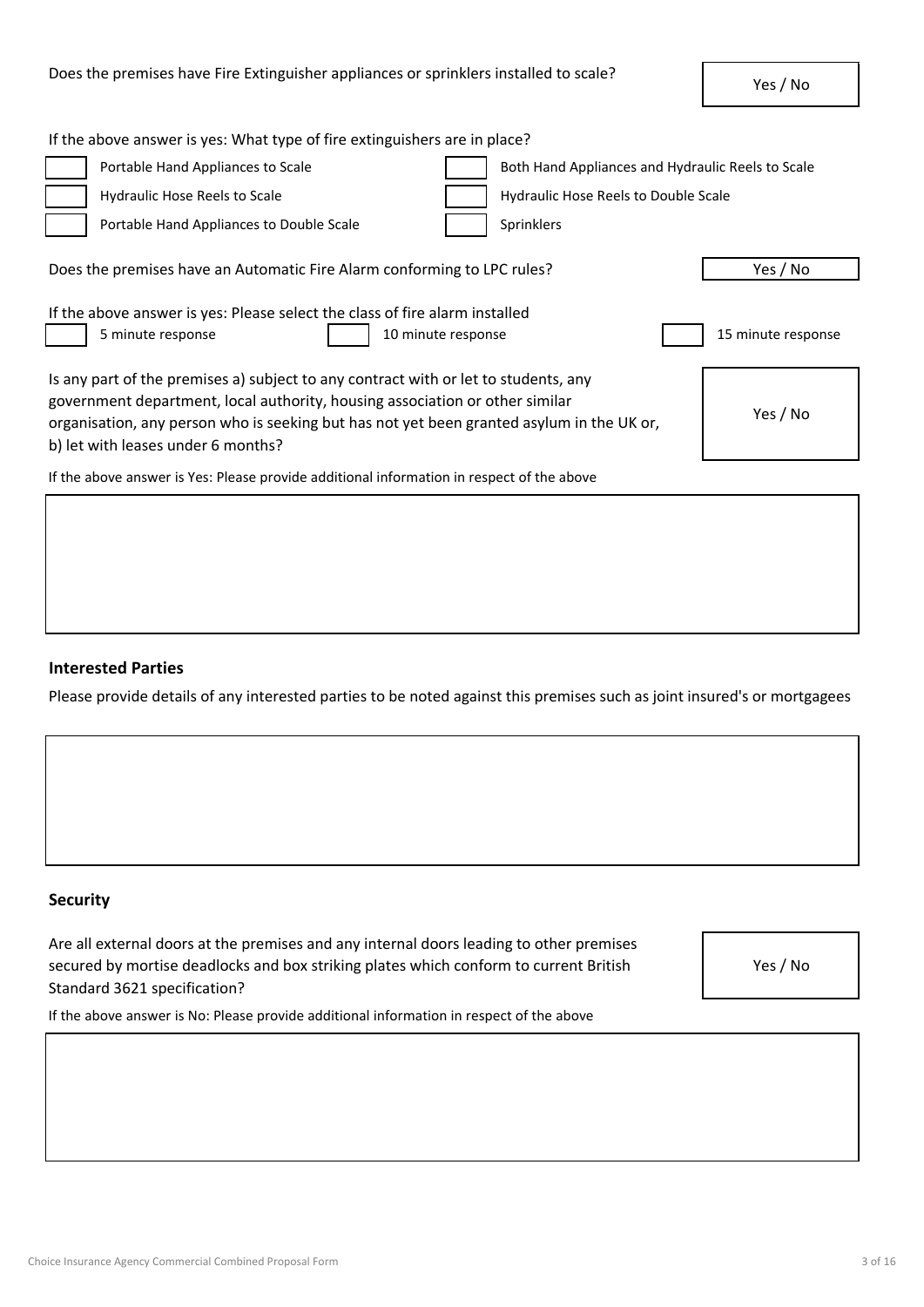| Are all accessible windows and all fanlights and skylights fitted with key operated locks or |  |
|----------------------------------------------------------------------------------------------|--|
| screwed shut?                                                                                |  |
|                                                                                              |  |

Yes / No

If the above answer is No: Please provide additional information in respect of the above

Is the premises protected by roller shutters and/or grills to all external accessible windows?

Please state the type of alarm protecting the premises:

| No Alarm                           | <b>DualCom</b>                | REDCARE               |
|------------------------------------|-------------------------------|-----------------------|
| Audible                            | DualCom Plus                  | <b>REDCARE Assure</b> |
| Central Station Dial-up Line       | High Decibel Internal Sounder | Redcare GSM           |
| <b>Central Station Direct Line</b> | Line to Site Security Office  | Visual                |
| Digital Communication (Digi-Com)   | <b>PAKNET</b>                 |                       |
| Digital Dialer                     | Police Direct Line            |                       |
| Other                              |                               |                       |
|                                    |                               |                       |

| Is the premises protected by roller shutters and/or grills to all external accessible<br>windows?                                                                                                                                                                            | Yes / No                                          |
|------------------------------------------------------------------------------------------------------------------------------------------------------------------------------------------------------------------------------------------------------------------------------|---------------------------------------------------|
| Is the alarm always set and operational when the property is unoccupied?                                                                                                                                                                                                     | Yes / No                                          |
| Do you have a CCTV system protecting the premises?                                                                                                                                                                                                                           | Yes / No                                          |
| If the above answer is Yes: Please select the type of CCTV system protecting the premises<br>Live Monitors 24 hours<br>Recorded only - 24 hours<br>Recorded only - Day only<br>Live Monitors - Day only<br>Live Monitors - Night only<br>Recorded only - Night only<br>Other |                                                   |
| Are the premises occupied over night ie. Proposer/Manager living on site or 24hr                                                                                                                                                                                             | $V_{\text{max}}$ $\left\{ N_{\text{max}}\right\}$ |

Security? If the above answer is Yes: Please provide details of any overnight Security

Please give details of any other protections to the premises such as a safe, smoke detectors, neighbourhood watch etc

Yes / No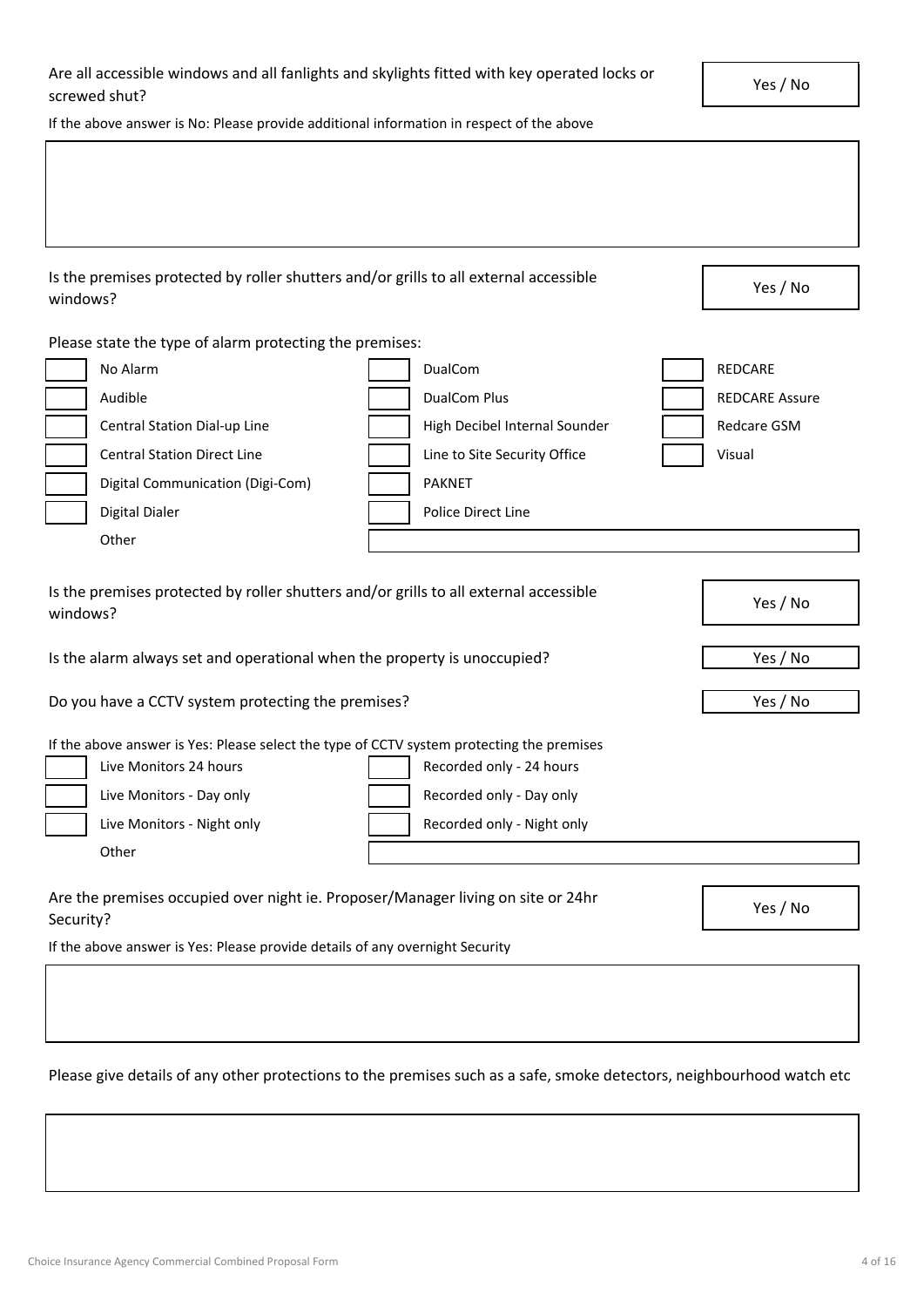# **Construction and Maintenance**

What is the estimated year of construction of the premises?

|       | Construction of the walls:                                  |       | Construction of the roof:  |       | Construction of the floors: |
|-------|-------------------------------------------------------------|-------|----------------------------|-------|-----------------------------|
|       | Asbestos                                                    |       | Asbestos                   |       | Concrete                    |
|       | <b>Block</b>                                                |       | Asphalt                    |       | Stone                       |
|       | <b>Brick</b>                                                |       | Concrete                   |       | Wood                        |
|       | Bungaroosh                                                  |       | Copper                     | Other |                             |
|       | Clunch                                                      |       | <b>Corrugated Sheeting</b> |       |                             |
|       | Cob                                                         |       | EPDM / Living Roof         |       |                             |
|       | <b>Composite Panels</b>                                     |       | Felt on Timber             |       |                             |
|       | Concrete                                                    |       | Fibreglass                 |       |                             |
|       | Corrugated Iron                                             |       | Glass                      |       |                             |
|       | Essex                                                       |       | Green Roof                 |       |                             |
|       | Fibreglass                                                  |       | Lead                       |       |                             |
|       | Flint                                                       |       | Metal                      |       |                             |
|       | Glass                                                       |       | Plastic                    |       |                             |
|       | Metal                                                       |       | Shingle                    |       |                             |
|       | Plastic                                                     |       | Slate                      |       |                             |
|       | Prefabricated                                               |       | Stramit                    |       |                             |
|       | Steel Frame with brick / block infill                       |       | Thatch                     |       |                             |
|       | Stone                                                       |       | Tile                       |       |                             |
|       | Stramit                                                     |       | Timber                     |       |                             |
|       | Timber                                                      |       | Turnerised                 |       |                             |
|       | Timber frame with brick / block infill                      |       | Woodwork                   |       |                             |
|       | Wattle and Daub                                             |       | Zinc                       |       |                             |
|       | Wimpey No Fines                                             | Other |                            |       |                             |
|       | Woodwall                                                    |       |                            |       |                             |
|       | Woodwork                                                    |       |                            |       |                             |
| Other |                                                             |       |                            |       |                             |
|       |                                                             |       |                            |       |                             |
|       |                                                             |       |                            |       |                             |
|       | Is any part of the roof constructed of flat felt on timber? |       |                            |       | Yes / No                    |
|       |                                                             |       |                            |       |                             |

If the above answer is Yes: What percentage of the overall roof is constructed of flat felt on timber?

Less than 10% 26% to 50% 76% to 100%

10% to 25% 51% to 75%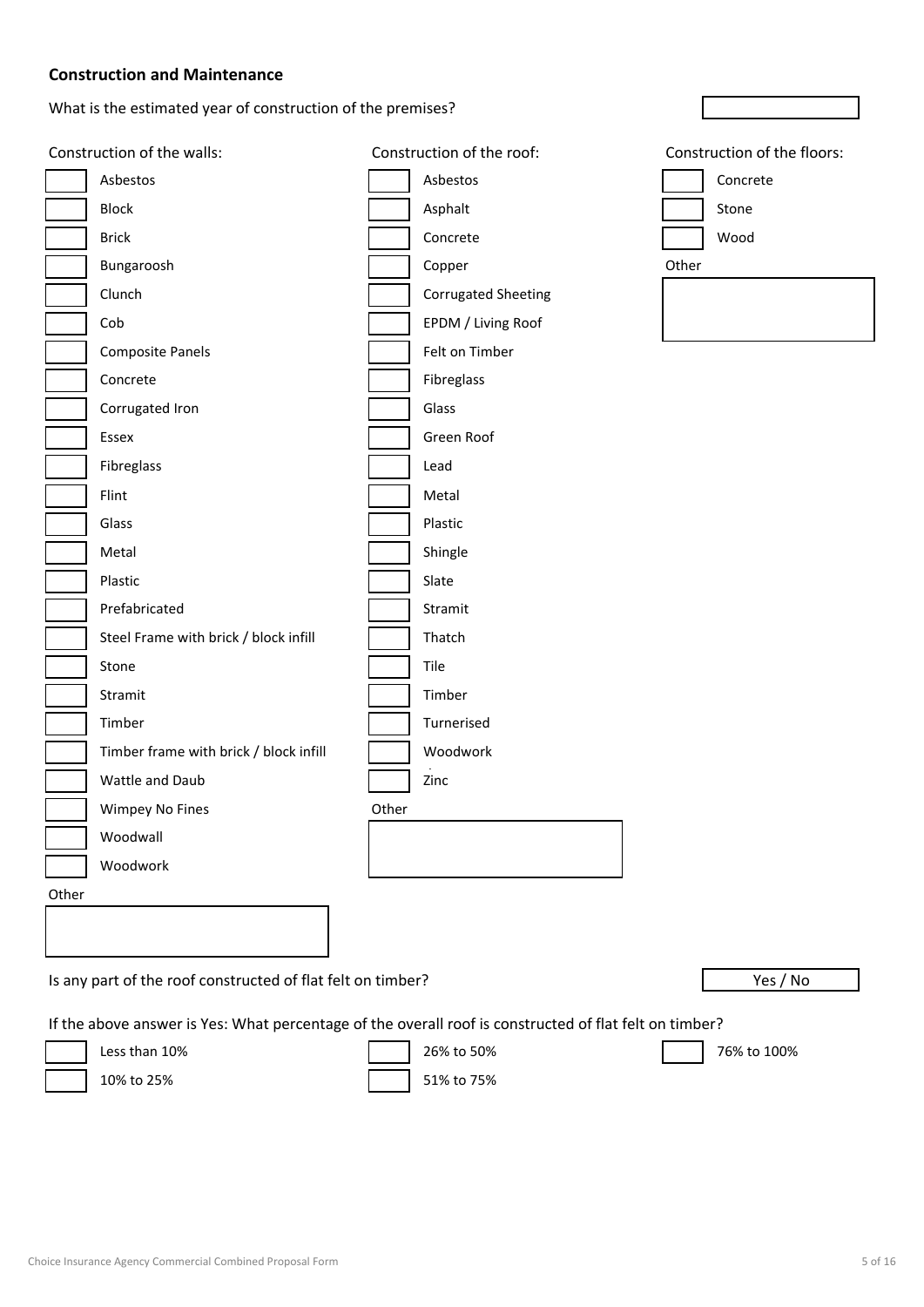#### Is the property in a good state of repair?\*

#### Yes / No

\* A property in a good state of repair is fit for human habitation in accordance with all health codes. Everything operates as it should and the property is clean and well maintained inside and out. There is no wasting or neglect of the property going on.one without structural problems. Your property is not considered to be in a good state of repair if it has dry rot, rot or infestation requiring timber or window replacement, damp, roof or chimney stack damage, faulty wiring or incomplete construction.

If the above answer is No: Please provide details in the space below

| Are the premises listed?                                                                                    |                                   |                                 |
|-------------------------------------------------------------------------------------------------------------|-----------------------------------|---------------------------------|
| Not Listed                                                                                                  | Grade A Scotland                  | <b>Grade B Northern Ireland</b> |
| <b>Conservation Area</b>                                                                                    | Grade B Scotland                  | Grade B+ Northern Ireland       |
| Grade 1 England & Wales                                                                                     | Grade C Scotland                  | Preservation Order              |
| Grade 2 England & Wales                                                                                     | Grade A Northern Ireland          | Protected                       |
| Grade 2* England & Wales                                                                                    |                                   |                                 |
| Are sandwich/composite panels used in the construction or lining of any part of the<br>building             |                                   | Yes / No                        |
| If the above answer is Yes:                                                                                 |                                   |                                 |
| Please select the sandwich composite panel construction used                                                |                                   |                                 |
| Cellular glass insulation (CG)                                                                              | Modified Phenolic foam (MPHEN)    |                                 |
| Expanded polystyrene (EPS)                                                                                  | More than 1 type of panel is used |                                 |
| Extruded polystyrene (XPS)                                                                                  | Polyurethane (PUR)                |                                 |
| Mineral wool (rock fibre) (MWRF)                                                                            | Polyisocyanurate (PIR)            |                                 |
| Mineral wool (glass fibre) (MWGF)                                                                           | Other                             |                                 |
|                                                                                                             |                                   |                                 |
| Are all sandwich/composite panels approved by the LPCB (The Loss Prevention<br><b>Certification Board)?</b> |                                   | Yes / No                        |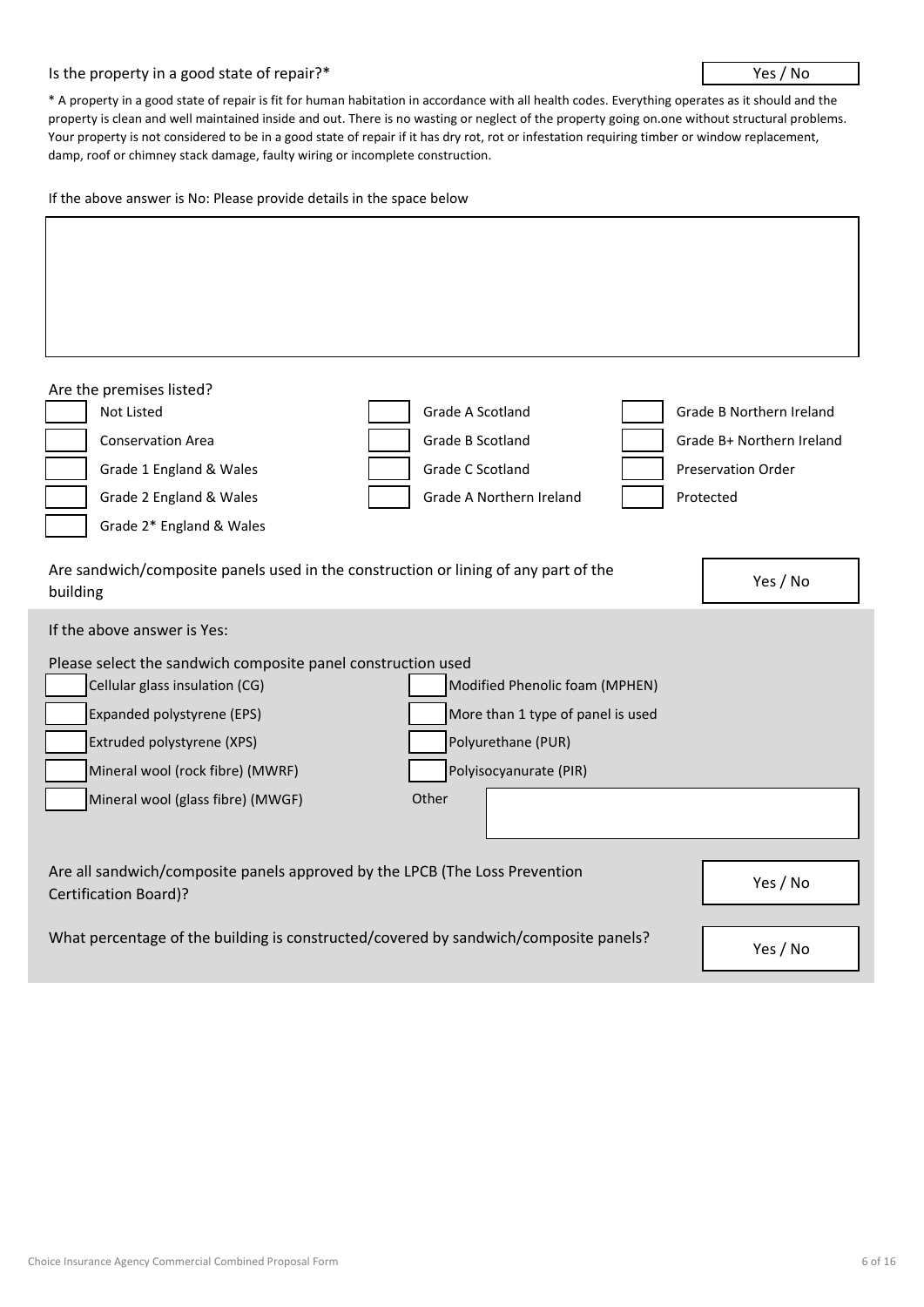# Is the property undergoing any non structural refurbishment or renovation work or is any such work planned?

Is the property undergoing any structural work or is any such work planned?

Yes / No

|  | If either of the above questions are answered Yes: |
|--|----------------------------------------------------|
|--|----------------------------------------------------|

Please provide full details of the alterations or refurbishments being carried out including timescales and the exact nature of the work:

| Value Of Works                                                          |          |
|-------------------------------------------------------------------------|----------|
| Is planning permission necessary?                                       | Yes / No |
| Has planning permission been obtained?                                  | Yes / No |
| Are the works to be undertaken by a professional contractor?            | Yes / No |
| Does the professional contractor have the relevant insurances in place? | Yes / No |
| What is the anticipated duration of the works (weeks)?                  |          |
| Is any part of the property to be demolished?                           | Yes / No |

## **The Business**

Do you or any of your employees engage in the application of heat away from your business premises

Yes / No

If the above answer is Yes: Please provide details of the type and amount of heat work carried out away from the business premises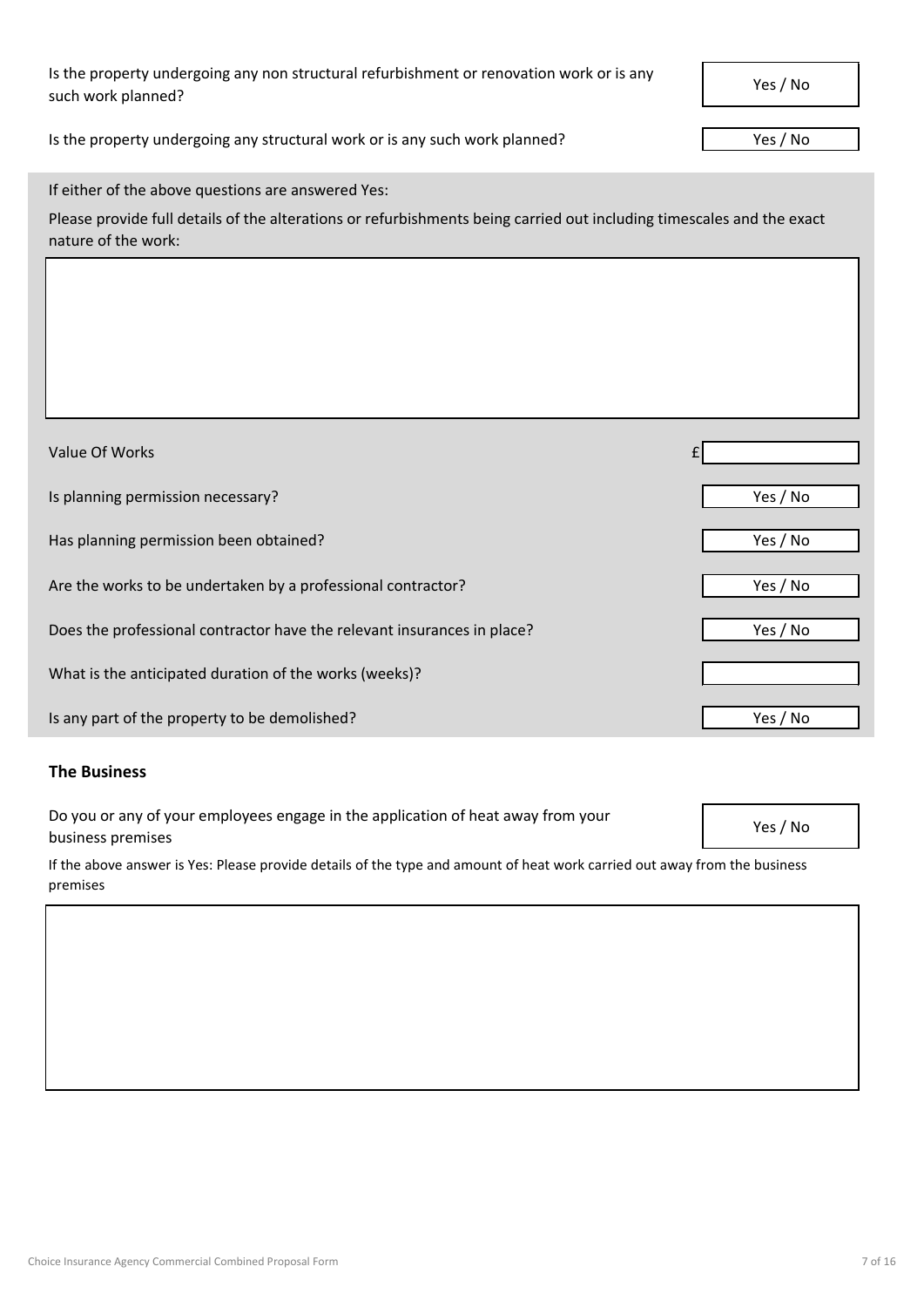# Do you or any of your employees handle, transport or work with any of the following:

- Radioactive substances or devices, explosives, asbestos, silica, toxic or hazardous chemicals
- Materials giving rise to dust of fumes
- Lifts, cranes, hoists, slings or cradles
- Steeples, spires or pylons
- Processes involving a noise level in excess of 85db
- Liquids (other than water) in volumes greater than 500 litres

If the above answer is Yes: Please provide details of any work involving the materials or processes above

Do you or any of your employees work on, manufacture or sell products used in:

Yes / No

- Airports, aircraft, spacecraft or aerospace systems
- Amusement parks, stadia or spectator stands
- Bridges or dams
- Docks, quays, harbours, boatyards or inland waterways
- Hovercraft or watercraft
- Offshore structures and work underground or underwater
- Oil, gas, chemical or petrochemical companies in respect of work relating to drilling, producing, refining and/or distributing
- Power stations or nuclear plants
- Quarries, mines, tunnels or confined spaces
- Railways, tramways or cable-cars
- Towers, steeples or chimney shafts
- Tunnels, septic tanks, anaerobic digestion equipment or sewage treatment plants

If the above answer is Yes: Please provide details of any work in connection with the above

| Do you design, give advice or prepare specifications in respect of any products supplied or |  |
|---------------------------------------------------------------------------------------------|--|
| contract?                                                                                   |  |

Yes / No

If the above answer is Yes: Please provide additional details of any advice or specifications provided

Do you maintain rights of recourse/recovery against all of your suppliers?

Yes / No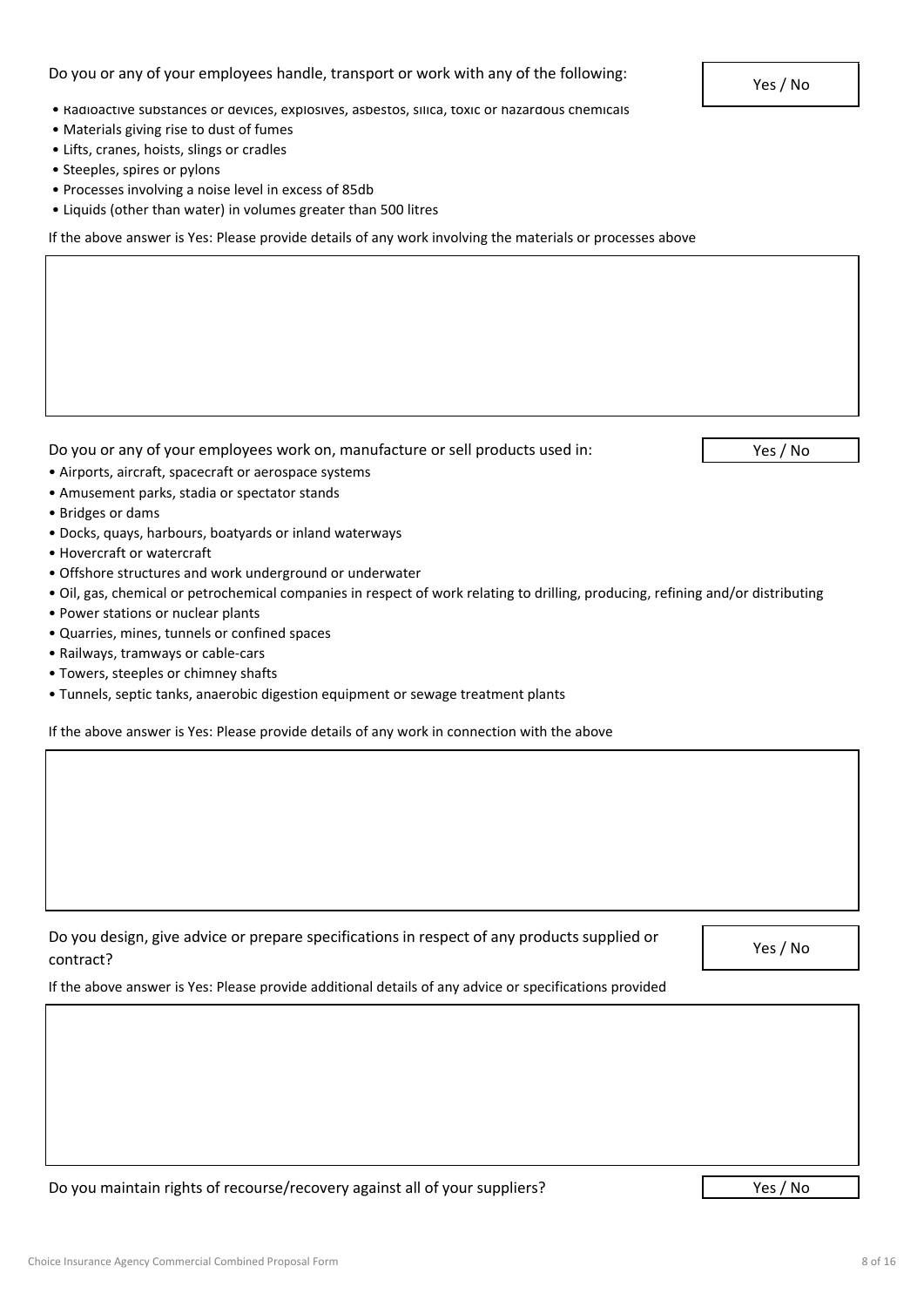| Do you have a formal written Health and Safety policy?                                                                               | Yes / No |
|--------------------------------------------------------------------------------------------------------------------------------------|----------|
| Do you have less than 5 employees?                                                                                                   | Yes / No |
| Have you carried out the following risk assessments in respect of the Management Of<br>Health And Safety At Work Regulations 1999: ? | Yes / No |
| a) manual handling b) COSHH c) working with machinery d) work at height                                                              |          |
| Do you record in document form the above risk assessments?                                                                           | Yes / No |
| Do you have a formal safety-training plan for employees?                                                                             | Yes / No |
| Do you have a documented procedure for high-risk activities?                                                                         | Yes / No |
| Are any goods derived from the far east?                                                                                             | Yes / No |
| If the above answer is Yes: Please provide details below:                                                                            |          |

| Does the premises operate a late licence?                                      | Yes / No |
|--------------------------------------------------------------------------------|----------|
| Does the premises have a dance floor?                                          | Yes / No |
| Are any bouncers employed at the premises?                                     | Yes / No |
| Is there any entertainment at the premises?                                    | Yes / No |
| Do you hire out any plant or equipment?                                        | Yes / No |
| Do you manufacture or sell any livestock or animal feed (other than pet food)? | Yes / No |
| Do you carry out any aerial or underwater filming?                             | Yes / No |
| Do you provide play areas for children?                                        | Yes / No |
|                                                                                |          |

# **Claims**

Within the last 5 years, have you or any of your Partners or Directors in connection with any business which you/ they have been involved had any losses whether insured or not or had any claims made against you?

If the above answer is Yes: Please provide details of all claims below, including: Type of Loss, Date of Loss, Amount of Loss, Claim Status and Claim Details

Yes / No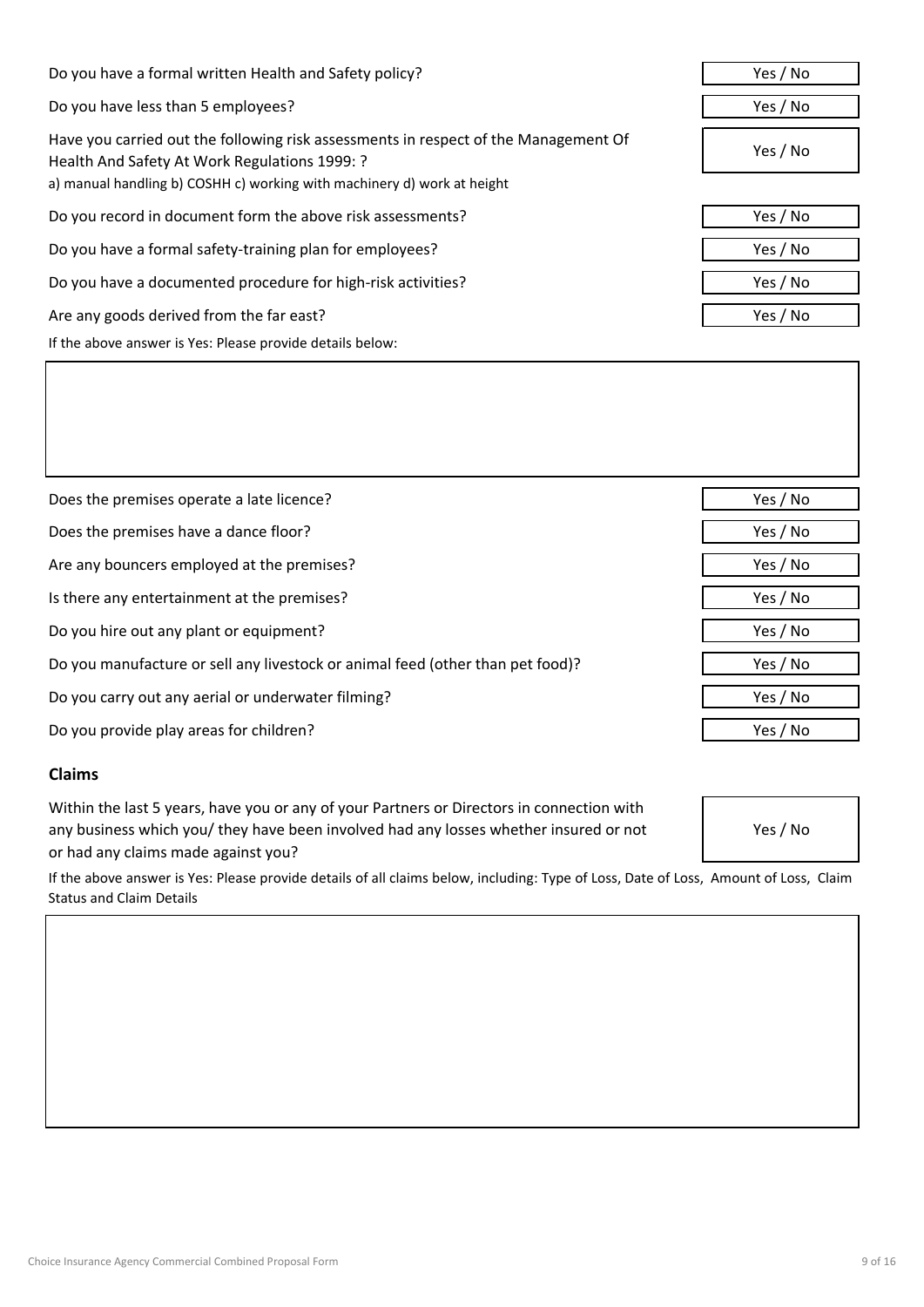# **Property Cover**

| <b>TIOPEILY COVET</b>                                                                                                                                                                                                                                                                                                                                 |                     |
|-------------------------------------------------------------------------------------------------------------------------------------------------------------------------------------------------------------------------------------------------------------------------------------------------------------------------------------------------------|---------------------|
| Buildings (Total cost to rebuild)                                                                                                                                                                                                                                                                                                                     |                     |
| Electronic Business Equipment (including computers)                                                                                                                                                                                                                                                                                                   |                     |
| Specified Contents (not included above)                                                                                                                                                                                                                                                                                                               |                     |
| <b>Item Description</b>                                                                                                                                                                                                                                                                                                                               | Value / Sum Insured |
|                                                                                                                                                                                                                                                                                                                                                       | £                   |
|                                                                                                                                                                                                                                                                                                                                                       | £                   |
|                                                                                                                                                                                                                                                                                                                                                       | £                   |
|                                                                                                                                                                                                                                                                                                                                                       |                     |
|                                                                                                                                                                                                                                                                                                                                                       | £                   |
| All other Contents                                                                                                                                                                                                                                                                                                                                    |                     |
| Including all Tenants Improvements                                                                                                                                                                                                                                                                                                                    |                     |
| <b>Stock of Non Ferrous Metals</b>                                                                                                                                                                                                                                                                                                                    |                     |
| Stock of Wines, Spirits, Tobacco and Cigarettes                                                                                                                                                                                                                                                                                                       |                     |
| Target / High Value Stock (Other than noted above)<br>Precious metals, precious stones, jewellery, photographic equipment, computer equipment including chips, games and other<br>ancillary equipment, audio / visual equipment and associated tapes, discs, CD's, DVD's, clothing, leather and fur goods, power<br>tools, object dart, mobile phones |                     |
| Specified Stock (not included above)                                                                                                                                                                                                                                                                                                                  |                     |
| <b>Item Description</b>                                                                                                                                                                                                                                                                                                                               | Value / Sum Insured |
|                                                                                                                                                                                                                                                                                                                                                       | £                   |
|                                                                                                                                                                                                                                                                                                                                                       |                     |
|                                                                                                                                                                                                                                                                                                                                                       | £                   |
|                                                                                                                                                                                                                                                                                                                                                       | £                   |
|                                                                                                                                                                                                                                                                                                                                                       | £                   |
| All other stock (other than listed above)                                                                                                                                                                                                                                                                                                             |                     |
|                                                                                                                                                                                                                                                                                                                                                       |                     |
| Stock in the open<br>Cover for stock in the open will be limited by the policy wording.                                                                                                                                                                                                                                                               |                     |
| Optional Covers: (These may result in an additional premium)                                                                                                                                                                                                                                                                                          |                     |
| Subsidence, Heave and Landslide                                                                                                                                                                                                                                                                                                                       | Yes / No            |
| Terrorism                                                                                                                                                                                                                                                                                                                                             | Yes / No            |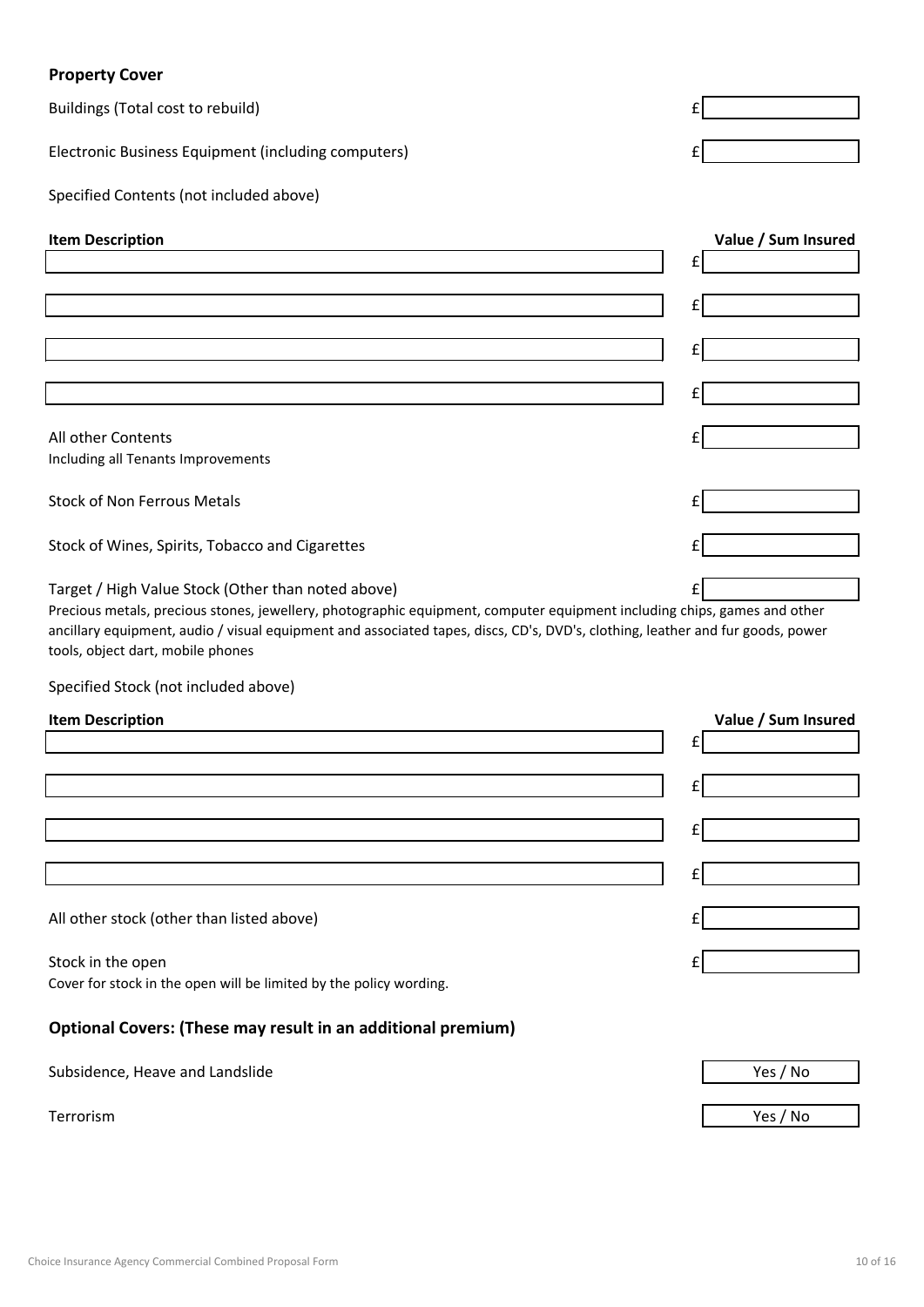# **Business Interruption Cover**

| <b>Business Interruption</b>                                                                     |                       |
|--------------------------------------------------------------------------------------------------|-----------------------|
| Business Interruption basis of settlement<br>Loss of Gross Profit<br>Increase in Cost of Working | Loss of Gross Revenue |
| Business Interruption basis of settlement<br>24 Months<br>12 Months<br>18 Months                 | 36 Months             |
| <b>Optional Extensions</b> (If Business Interruption cover is required)                          |                       |
| Additional Increase In Cost Of Working                                                           |                       |
| Fines, Penalties And Damages                                                                     |                       |
| <b>Infectious Diseases And Other Closure</b>                                                     |                       |
| Prevention Of Access - Non Damage                                                                |                       |
| Patterns                                                                                         |                       |
| Transit                                                                                          |                       |
| <b>Motor Vehicles</b>                                                                            |                       |
| <b>Contract Sites</b>                                                                            |                       |
| <b>Exhibition Sites</b>                                                                          |                       |
| Loss Of Attraction                                                                               |                       |
| <b>Specified Suppliers:</b>                                                                      |                       |
| <b>Name</b>                                                                                      | <b>Sum Insured</b>    |
|                                                                                                  |                       |
|                                                                                                  |                       |
|                                                                                                  |                       |
|                                                                                                  |                       |
| <b>Unspecified Suppliers</b>                                                                     |                       |
| <b>Specified Customers:</b>                                                                      |                       |
| <b>Name</b>                                                                                      | <b>Sum Insured</b>    |
|                                                                                                  | £                     |
|                                                                                                  |                       |
|                                                                                                  |                       |
|                                                                                                  |                       |
| <b>Unspecified Customers</b>                                                                     |                       |
| <b>Motor Vehicle Manufacturers</b>                                                               |                       |
| <b>Outstanding Debit Balances</b>                                                                |                       |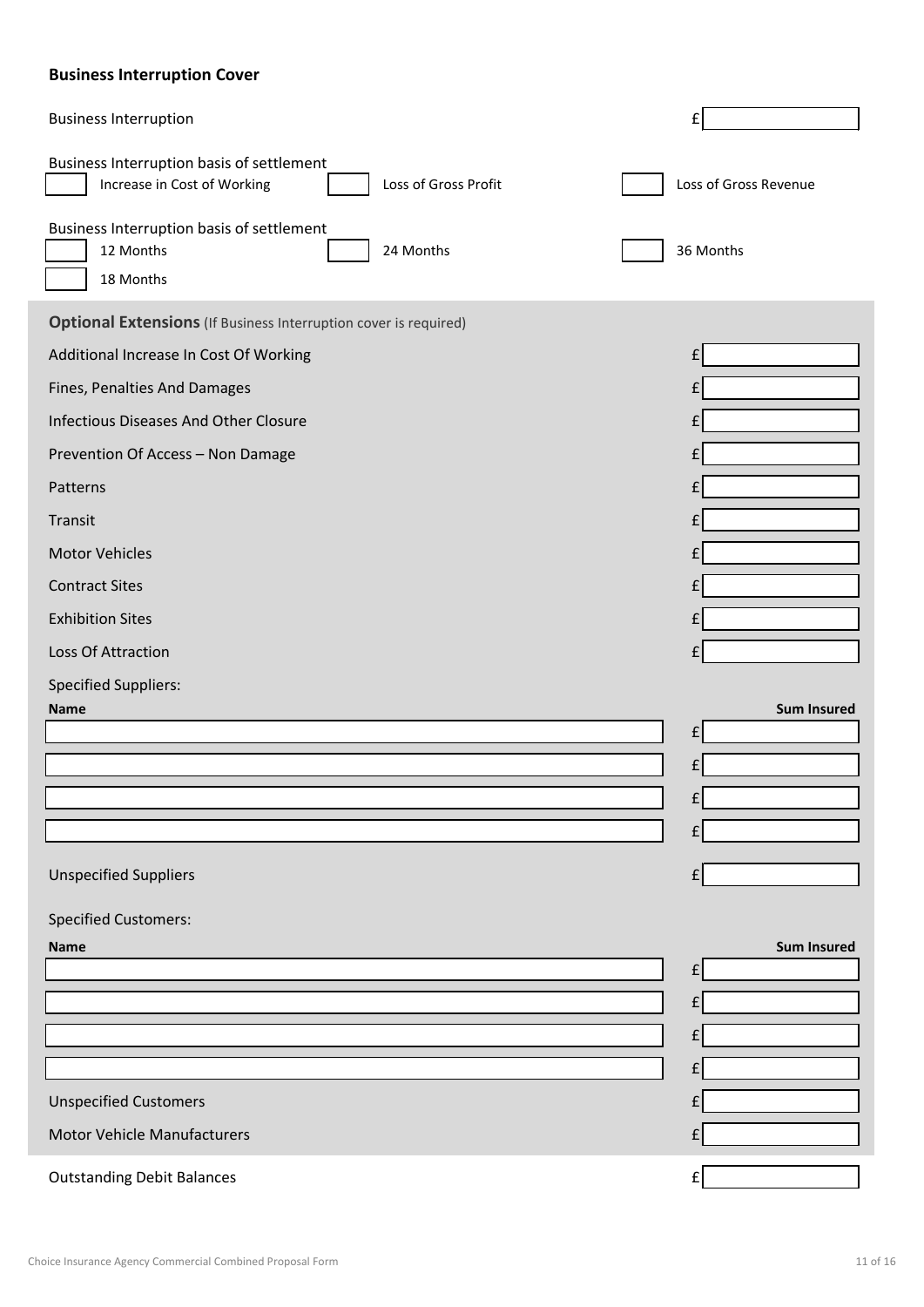# **Loss of Rent**

| ANNUAL Loss of Rent (Payable/Receivable)                                                                     |                                                                                                                                                                                                                          | £                        |
|--------------------------------------------------------------------------------------------------------------|--------------------------------------------------------------------------------------------------------------------------------------------------------------------------------------------------------------------------|--------------------------|
| Loss of Rent Period                                                                                          | 12 Months<br>18 Months                                                                                                                                                                                                   | 24 Months<br>36 Months   |
| Loss of Licence (12 months indemnity)                                                                        |                                                                                                                                                                                                                          |                          |
| <b>Goods in Transit</b>                                                                                      |                                                                                                                                                                                                                          |                          |
| Own Vehicles (Limit any one transit)                                                                         |                                                                                                                                                                                                                          |                          |
| Road Hauliers (Limit any one transit)                                                                        |                                                                                                                                                                                                                          |                          |
| Post/Rail (Limit any one transit)                                                                            |                                                                                                                                                                                                                          |                          |
| <b>Cover Away from Premises:</b>                                                                             |                                                                                                                                                                                                                          |                          |
| <b>Item Description</b>                                                                                      | Territorial Limits Europe/UK/Worldwide                                                                                                                                                                                   | Value / Sum Insured<br>£ |
|                                                                                                              |                                                                                                                                                                                                                          |                          |
|                                                                                                              |                                                                                                                                                                                                                          | £                        |
|                                                                                                              |                                                                                                                                                                                                                          | £                        |
|                                                                                                              |                                                                                                                                                                                                                          |                          |
| <b>Money</b>                                                                                                 |                                                                                                                                                                                                                          |                          |
| Non Negotiable Documents                                                                                     |                                                                                                                                                                                                                          | £                        |
| Money in the Premises outside Business Hours not contained in locked safes or<br>strongrooms                 |                                                                                                                                                                                                                          | £                        |
| Money in Your private residence or that of Your authorised directors, partners or<br>employees or collectors |                                                                                                                                                                                                                          | £                        |
|                                                                                                              | Money in the Premises outside Business Hours contained in locked safes or strongrooms                                                                                                                                    |                          |
|                                                                                                              | Please provide details of the safe(s) installed at the premises including make, model and cash rating<br>It is your responsibility to ensure that the safe has a cash rating adequate to store the required money limit. |                          |
|                                                                                                              |                                                                                                                                                                                                                          |                          |
|                                                                                                              |                                                                                                                                                                                                                          |                          |
|                                                                                                              |                                                                                                                                                                                                                          |                          |

Money in the Premises during Business Hours

Money whilst In Transit or in a bank night safe

# **Deterioration of Stock**

Deterioration of Stock (Frozen Food or Chilled/Refrigerated Stock)

Deterioration of Stock (Any 1 Unit)

£

£

£

£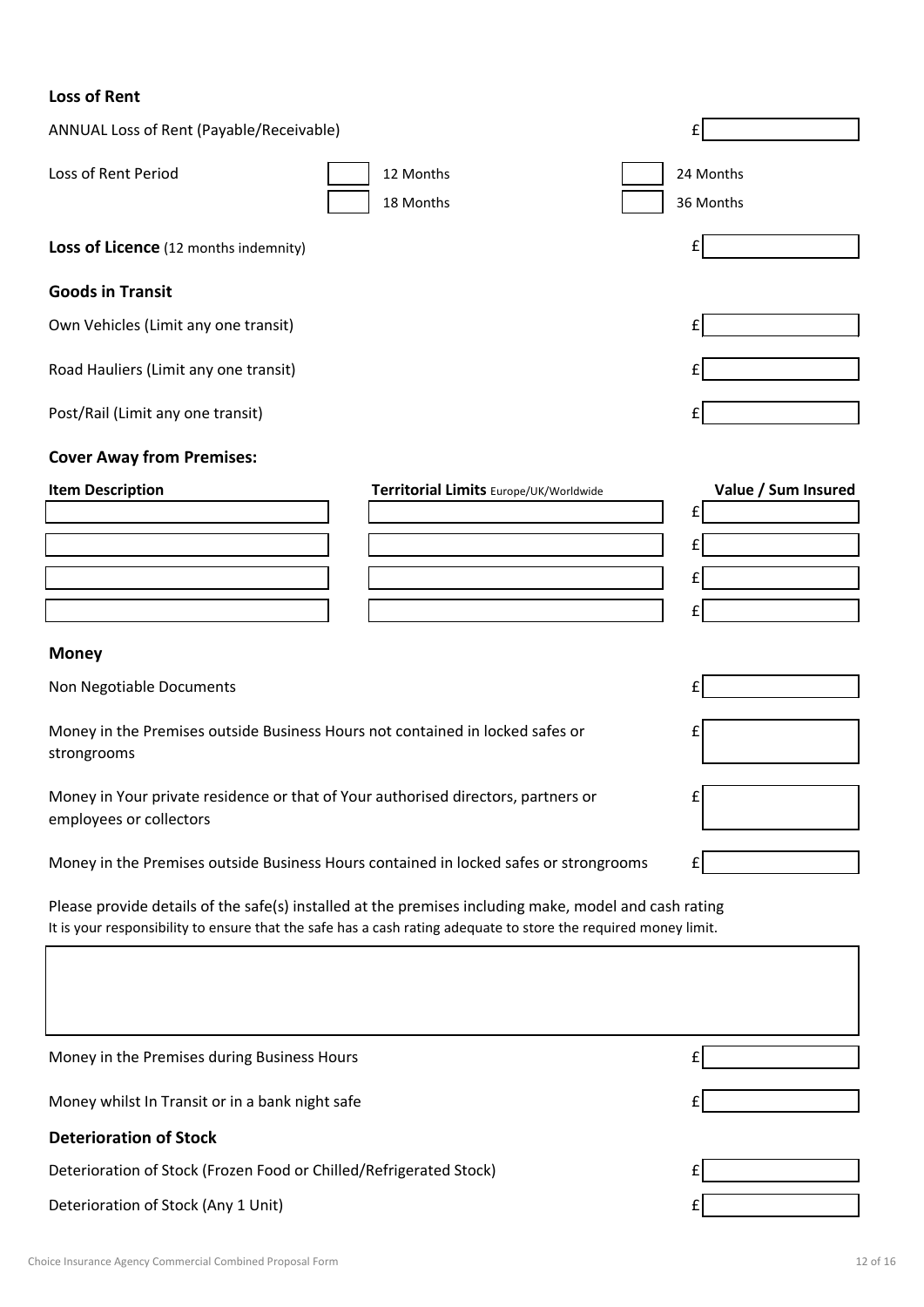| <b>Fidelity</b>                                               |  |
|---------------------------------------------------------------|--|
| <b>Optional Extensions where Fidelity Cover is requested:</b> |  |
| <b>Computer Consultants</b>                                   |  |
| Fraudulent Computer Use By Non-Employees                      |  |
| <b>Superseded Policies</b>                                    |  |
| <b>Pension Fund Trustees</b>                                  |  |
| "20/80"                                                       |  |

# **Liability Cover**

| Employers Liability limit required                                                                              |  |
|-----------------------------------------------------------------------------------------------------------------|--|
| Please provide your ERN (Employers Reference Number).<br>This can also be known as the Employers PAYE Reference |  |

Please provide name, address, ern and parent/subsidiary information of additional companies insured under this policy:

| Public Liability limit required<br>f                            |          |
|-----------------------------------------------------------------|----------|
| Is Products Liability cover required?                           | Yes / No |
| <b>Estimated Annual Turnover</b>                                |          |
| UK                                                              |          |
| USA / Canada                                                    |          |
| <b>Rest of World</b>                                            |          |
| Payments to bona-fide subcontractors                            |          |
| <b>Estimated Annual Wagerolls</b>                               |          |
| Clerical Employee's and Non Manual labour                       |          |
| <b>Clerical/Non Manual Principals</b>                           |          |
| <b>Manual Principals</b>                                        |          |
| Manual employees working at your premises                       |          |
| Manual employees working away from your premises including LOSC |          |
| Woodworking machinists                                          |          |
| Drivers / Warehousemen                                          |          |
| Other machine operators                                         |          |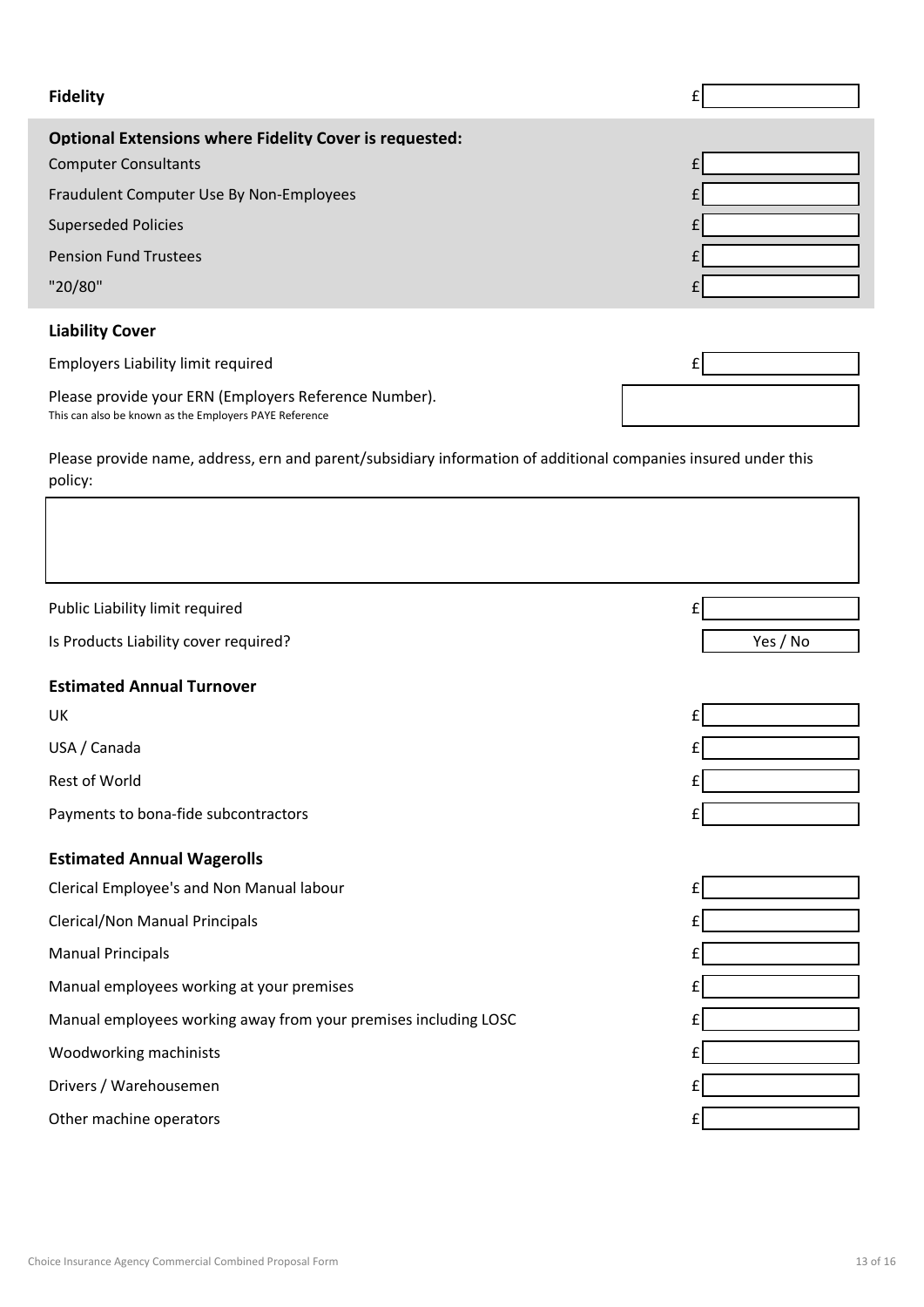# **Commercial Legal Expenses** required? **The activity of the Commercial Legal Expenses**  $\sim$  Yes / No

Our Property Owners package automatically includes a Legal Expenses policy covering the following:

Is the property free from and in an area which is free from any signs of subsidence, heave

- Employment Disputes • Property Property Loss Of Earnings
- Employment Compensation Awards Legal Defence Computer Computers' Extra Protection
- Employment Restrictive Covenants Compliance & Regulation Crisis Communication
- 
- 
- 
- 
- Tax Protection **and Statutory Licence Appeals Contract & Debt Recovery**
- **Subsidence, Ground Heave & Landslip Supplementary Questionnaire** (if Subsidence Cover is required)

| or landslip both now and in the past.                                                                                                       | res / No |
|---------------------------------------------------------------------------------------------------------------------------------------------|----------|
| If the above answer is No: Please provide details in the space below                                                                        |          |
|                                                                                                                                             |          |
|                                                                                                                                             |          |
|                                                                                                                                             |          |
|                                                                                                                                             |          |
|                                                                                                                                             |          |
|                                                                                                                                             |          |
| Is the premises in an area where there are any underground workings, active inactive or<br>proposed, or built on made up or reclaimed land? | Yes / No |
| If the above answer is Yes: Please provide details in the space below                                                                       |          |
|                                                                                                                                             |          |
|                                                                                                                                             |          |
|                                                                                                                                             |          |
|                                                                                                                                             |          |
|                                                                                                                                             |          |
|                                                                                                                                             |          |
| Is the premises nearby to any cliffs, hills, quarries or other excavations or similar                                                       | Yes / No |
| features?                                                                                                                                   |          |
| If the above answer is Yes: Please provide details in the space below                                                                       |          |
|                                                                                                                                             |          |
|                                                                                                                                             |          |
|                                                                                                                                             |          |
|                                                                                                                                             |          |
| Has the property been extended?                                                                                                             | Yes / No |
| If the above answer is Yes: Please give details including the year the property was extended                                                |          |
|                                                                                                                                             |          |
|                                                                                                                                             |          |
|                                                                                                                                             |          |
|                                                                                                                                             |          |

 $\overline{V}$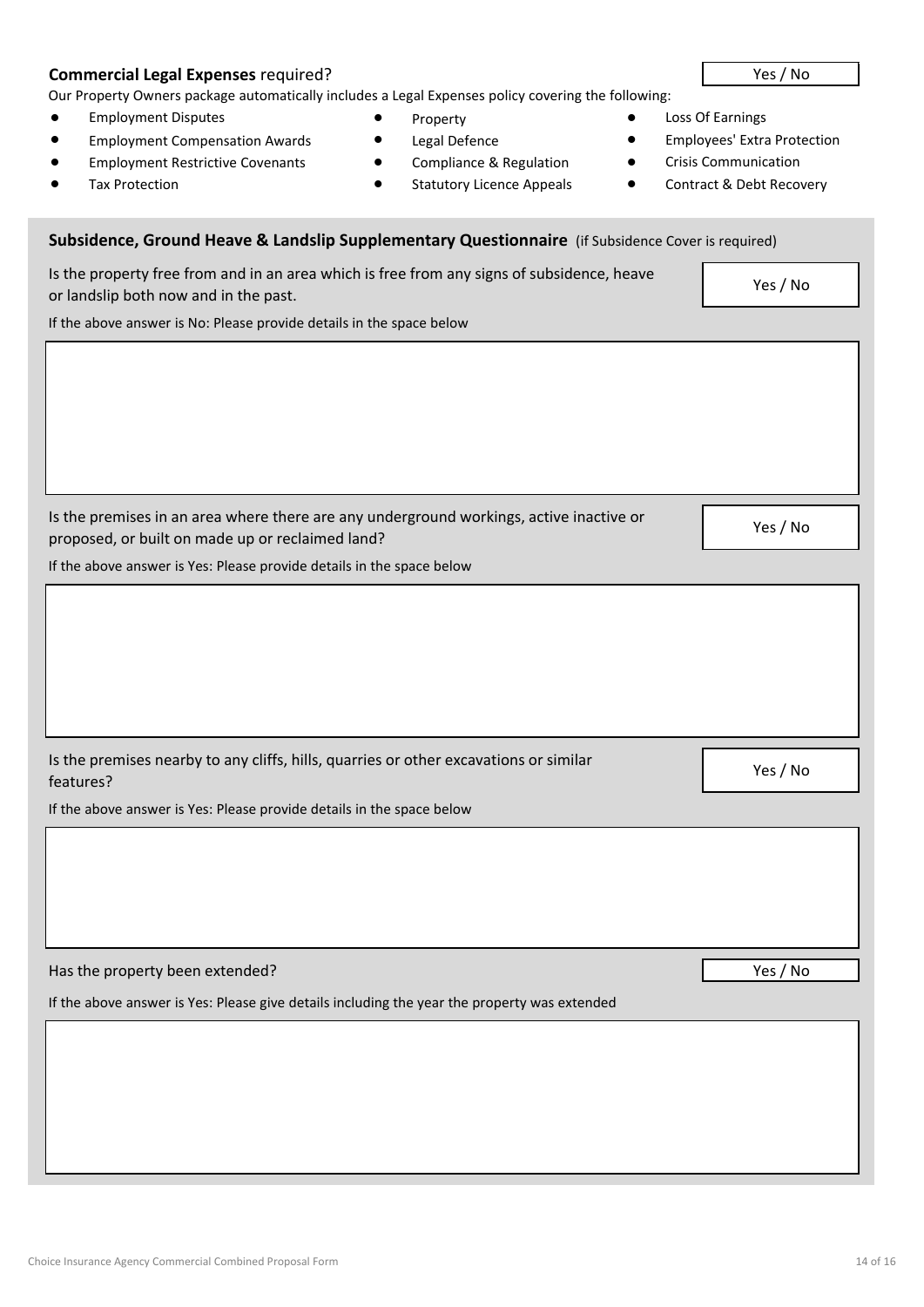#### Are there any trees within 10 metres of the property?

If the above answer is Yes: Please provide details in respect of the trees surrounding the property including height, distance from premises and species

## **Statement of Fact**

Have you or any of your Partners or Directors either personally or in connection with any business which you/they have been involved ever :-

been declared bankrupt or are the subject of any current bankruptcy proceeding or any voluntary or mandatory insolvency or winding up procedures?

been disqualified from being a Company Director?

had a County Court Judgement or Sheriff Court Decree?

ever been convicted of or charged with (but not yet tried) a criminal offence other than a motoring offence or a spent conviction in accordance with the "Rehabilitation of

been prosecuted or have prosecutions pending under the Health and Safety at Work Act or any other statute or regulation?

had any insurance proposal declined, renewal refused, had any special or increased terms applied, had insurance cancelled mid-term by Underwriters, had a policy declared void or

If you have answered yes to any question above, please provide additional information:

Please provide a target premium if you have one  $\epsilon$ 

## **Additional Information**

Do you wish to disclose any additional information that you feel may be important to an underwriters assessment of this risk?

| Yes / No |
|----------|
| Yes / No |
| Yes / No |
| Yes / No |
| Yes / No |
| Yes / No |